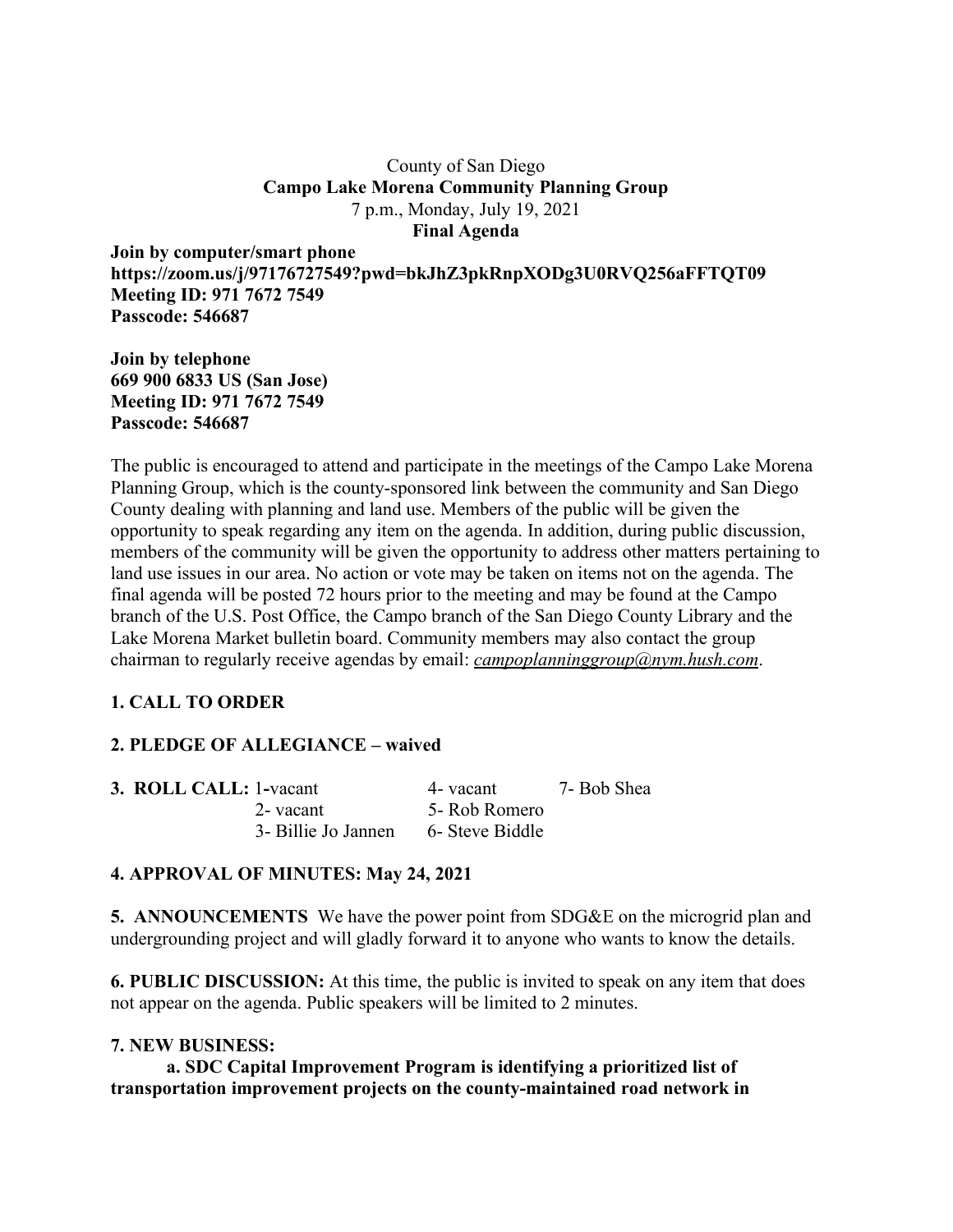**Campo's planning area.** This is a different list from the re-surfacing project we did on May 24. Examples of capital improvement projects could include new roads/ reconstruction/reconfiguration (street lighting, lanes, turning lanes, roundabouts, or bike lanes); bridge repair/reconstruction; sidewalk/pathways/pedestrian access ramps; traffic signals and intersections. CIP Project Manager Ryan Lau to present. **Discussion and vote.**

**b. Support for Jacumba's effort to promote the "Equity for Jacumba" alternative to the Jacumba Valley Ranch solar application.** As proposed, the project would be three times the size of the town and butts right up to homes and facilities in the community. Jacumba has proposed it be smaller and set away from homes and community facilities. Jacumba CSG Chairman Cherry Diefenbach to present. **Discussion and vote.**

### **c. Review and consideration of application for vacant Seat 1. Discussion and vote.**

#### **8. OLD BUSINESS:**

**a. Standing subcommittee reports (no action):** Groundwater, Rob Romero; Sewer and Septic, vacant; Community Economic Impacts, Steve Biddle; Public Safety, Bob Shea.

#### **c. Chairman's report, Billie Jo Jannen (no action).**

**9. CORRESPONDENCE:** Members of the public who wish to read the correspondence listed may request it by email at *campoplanninggroup@nym.hush.com.*

**a. June 11 agenda Traffic Advisory Committee.** Nothing in our planning area. **Forwarded to group.**

**b. Article on depletion of groundwater in ranching communities due to large-scale cannabis cultivation.** Sent by Kathleen Lippett. "Special Report\_ Ranchers say cannabis growers use too much water.mp3 (2.8 MB)" **Forwarded to group.**

**c. Agenda for June 12 community planning group quarterly meeting. Forwarded to group.**

**d. Login information for June 15 follow-up meeting with SDG&E.** Arranged by Todd Voorhees to answer technical questions tendered at our May 24 CLMPG meeting. **Forwarded to group.**

**e. Notification from county that in-person meetings may resume, but are not required.** Per the notice: "Your group may choose to hold hybrid (in-person and virtual) or completely virtual meetings. Executive Order N-29-20, regarding the Brown Act, is still in place and allows for group members to participate electronically/telephonically." **Forwarded to group.**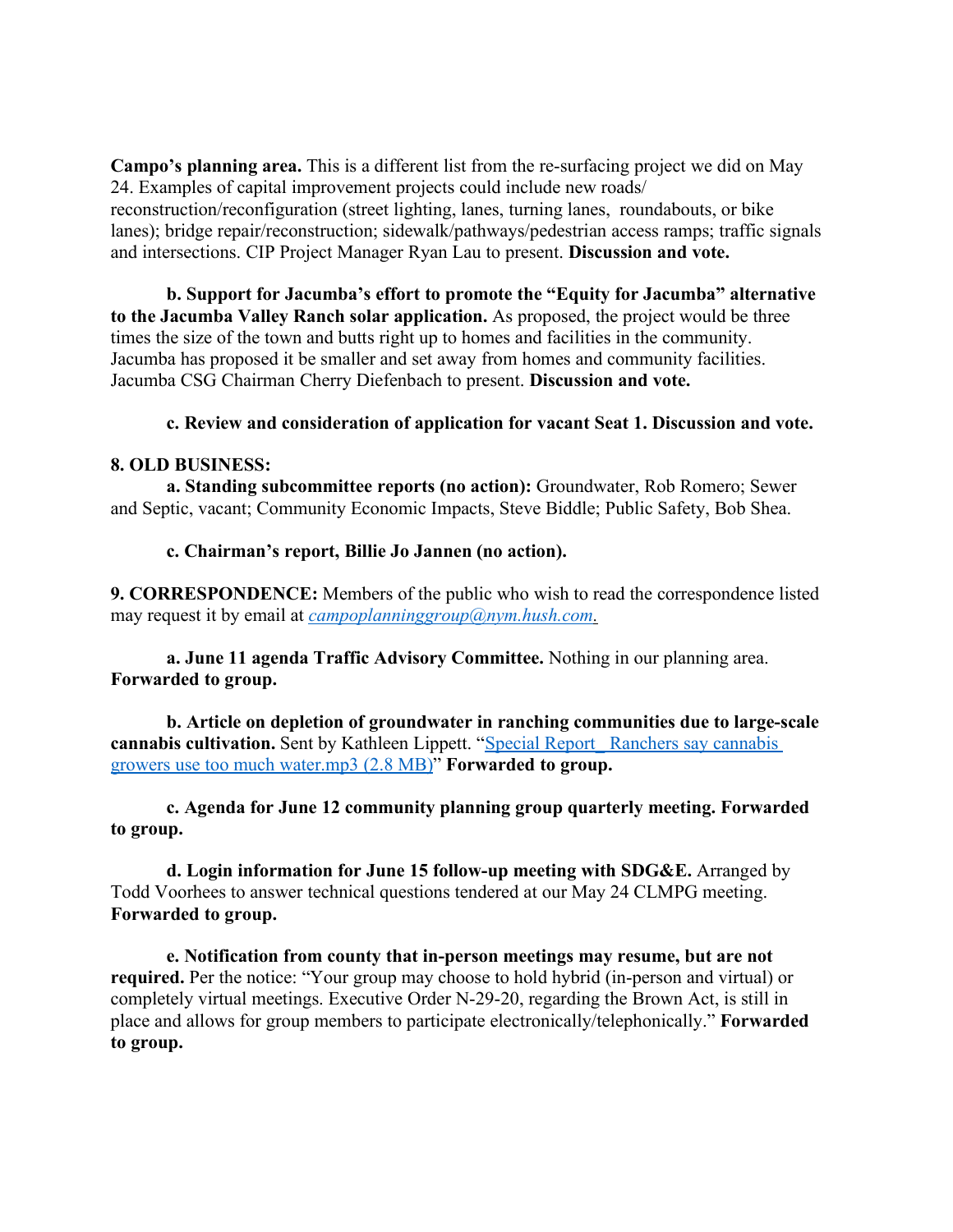**f. Invitation to participate in a July 7 video meeting about the county's new "Green Streets, Clean Water" initiative.** The program seeks to redesign stormwater drainage and install permeable paving in some areas. **Forwarded to group.**

**g. Link to KUSI interview with Jacumba CSG chairman Cherry Diefenbach on the giant Jacumba Valley Ranch industrial solar proposal.** This project is on this month's agenda for a support letter. https://www.kusi.com/big-solar-farm-runs-into-small-townopposition-in-jacumba-hot-springs/ **Forwarded to group.**

**h. Request from the DPW Capital Improvements planner to prioritize local road and supporting infrastructure projects.** This is NOT the same as the May 24 road prioritization we did on May 24. That project was strictly for re-paving alone. This item is on this agenda for action. **Forwarded to group.**

**i. Notice of framework planning for the Regional Decarbonization Framework and a presentation to the BOS on July 14.** The goal of this project is to halt all carbon emissions in the county by 2035. https://www.sandiegocounty.gov/content/sdc/sustainability/regional-decarbonization.html **Forwarded to group.**

**j. Article on Jacumba Valley Ranch industrial solar proposal in SDUT.** "Big solar farm runs into small town opposion," July 4. **Forwarded to group.**

**k. Agenda for July 23 meeting of the Traffic Advisory Committee.** Nothing in our area. **Forwarded to group.**

**l. Notice that the Socially Equitable Cannabis Program will have an August hearing with the SDC Planning Commission.** The bulk of the ordinance will be approved over the course of 2 years, but interim provisions are proposed. The revisions to the Zoning Ordinance include amendments to Section 1110 Definitions, Section 6935 Medical Marijuana Collective Facilities, Section 6976 Prohibition of Marijuana Facilities – Medical or Non-Medical, and the addition of a new Section 6861 Nonconforming Cannabis Facilities. Current changes are as follows:

- *1. allow for the existing dispensaries to continue operating past April 14, 2022,*
- *2. allow for commercial adult use and commercial medical cannabis sales,*
- *3. allow for alterations to existing structures or additions to an existing structure up to 10,000 square feet through a ministerial building permit with exemptions of B and S Special Area Designators, and*
- 4. *allow for the transfer of operating certificates.* **Forwarded to group.**

## **10. EXPENSES: Report any valid expenses for group approval. Discussion and vote.**